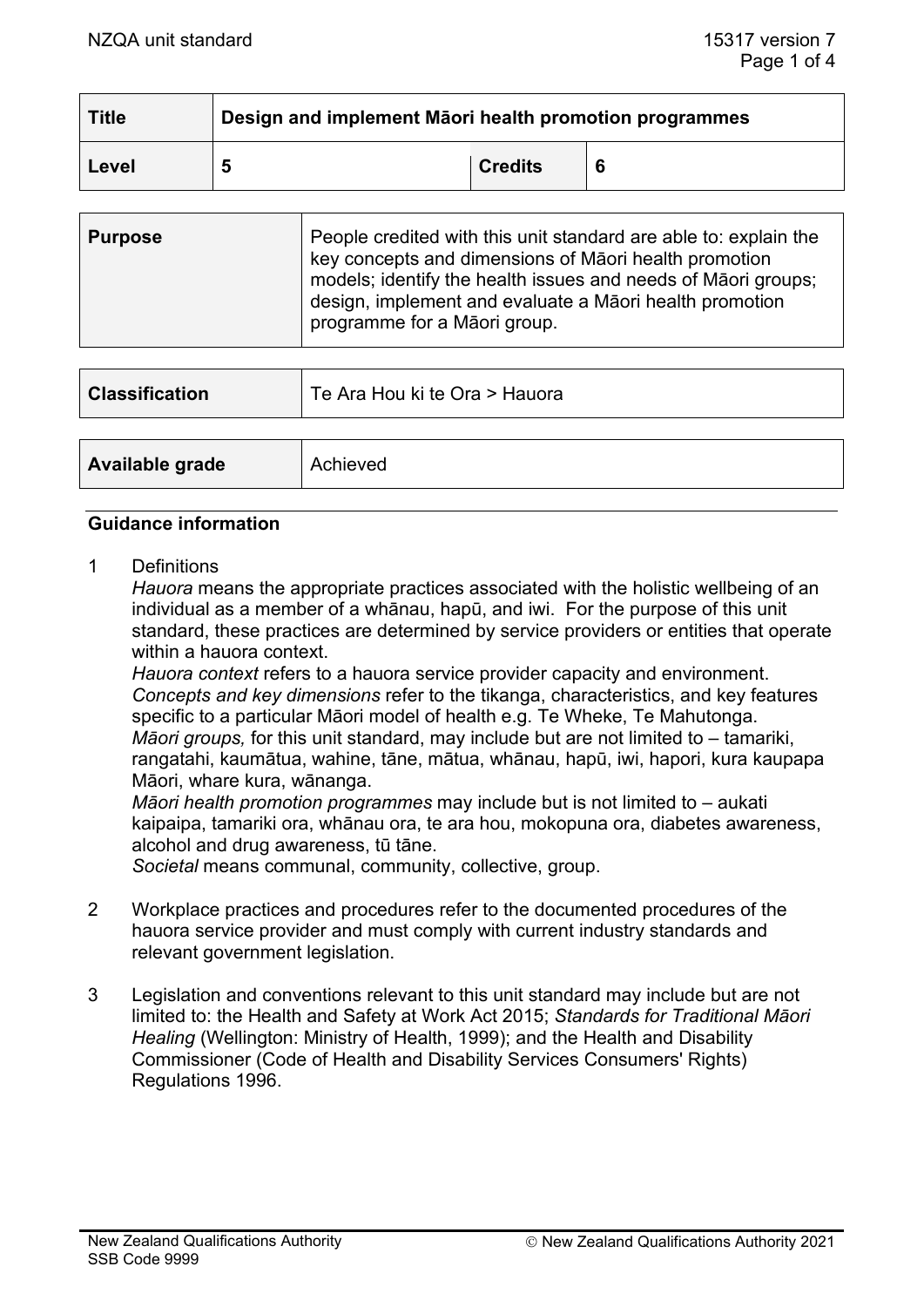# **Outcomes and performance criteria**

## **Outcome 1**

Explain the key concepts and dimensions of Māori health promotion models.

Range Māori health promotion models may include but are not limited to – Te Wheke, Te Pae Māhutonga, Whānau Ora, Te Pou Mana; evidence of one Māori health promotion model is required.

#### **Performance criteria**

- 1.1 The impact of one Māori health promotion model is explained in terms of its impact on two different Māori groups.
- 1.2 The impact of one Māori health promotion model is explained in terms of its impact on two different Māori health promotion programmes.

#### **Outcome 2**

Identify the health issues and needs of Māori groups.

Range evidence for two Māori groups is required.

#### **Performance criteria**

- 2.1 Current health issues of Māori groups are identified.
	- Range may include but is not limited to sexually transmitted infections, drug and alcohol use, suicide, peer pressure, bullying; physical, emotional and sexual abuse; abuse of aged; evidence of two issues is required.
- 2.2 Current health needs of Māori groups are identified.

Range may include but is not limited to – anger management, sexual health, counselling, school health programmes, restorative justice, diversion programmes; evidence of two needs is required.

- 2.3 The services that support the hauora needs of each group are identified.
	- Range may include but is not limited to health, social services, education, sporting groups, justice, legal, housing; evidence of two services is required.

#### **Outcome 3**

Design a Māori health promotion programme.

Range one issue from those listed in performance criterion 2.1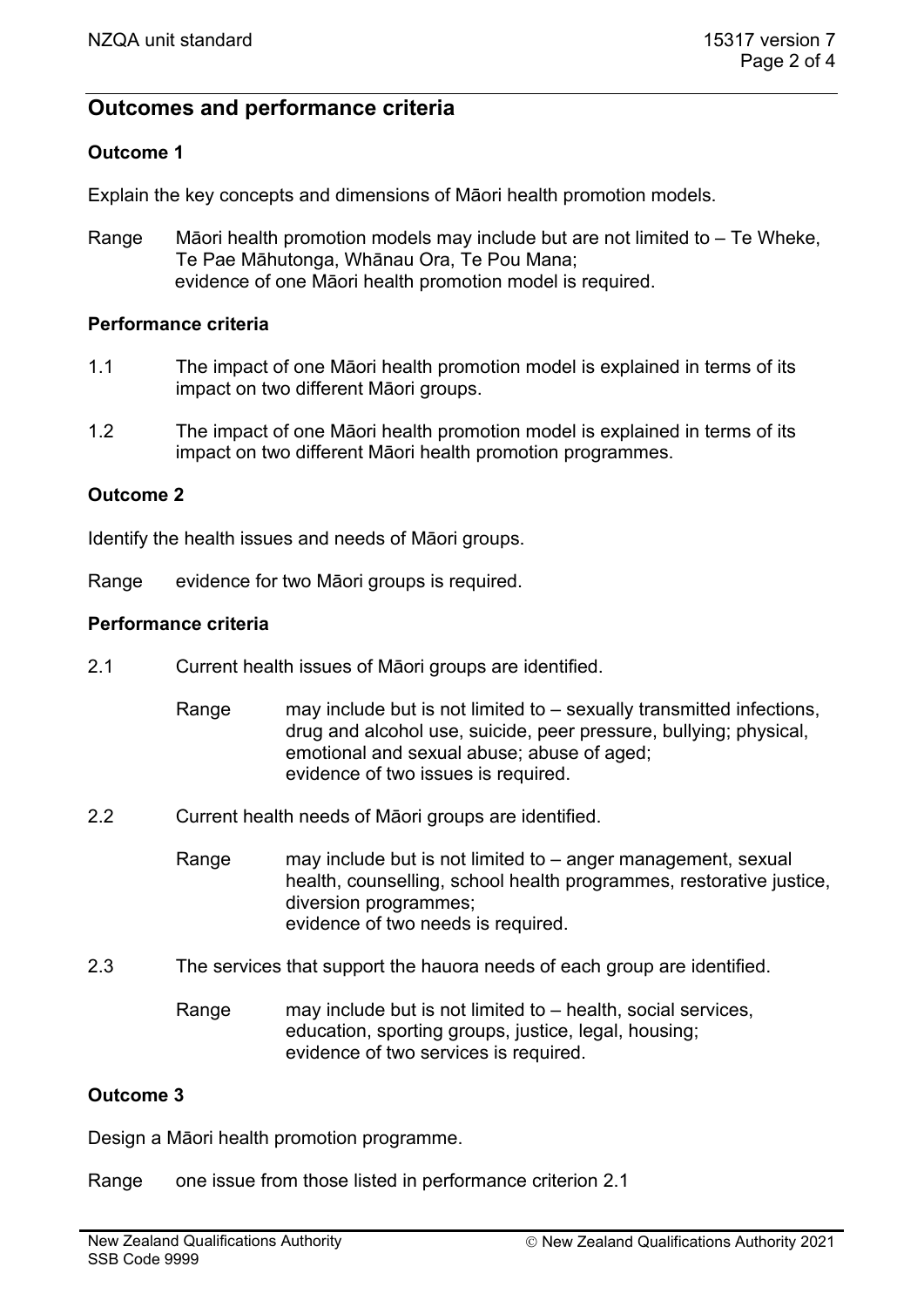#### **Performance criteria**

- 3.1 Programme features are designed and responsive to the needs of one group.
	- Range  $\qquad$  features include but are not limited to aims, activities, information, resources, evaluation; evidence of two is required.
- 3.2 Delivery methods for the programmes are designed and responsive to the needs of one group.
	- Range delivery methods may include but are not limited to  $-$  presentation, case study, demonstration, role play, on-site learning, e-learning, interactive; evidence of two methods is required.

### **Outcome 4**

Implement and evaluate a Māori health promotion programme for a Māori group.

Range evidence is required for the group identified in Outcome 3.

#### **Performance criteria**

- 4.1 Information in the Māori health promotion programme is implemented using methods that are effective in terms of the needs of the group.
	- Range delivery methods may include but are not limited to  $-$  presentation, case study, demonstration, role play, on-site learning, e-learning, interactive; evidence of two methods is required.
- 4.2 Māori health promotion programme is reviewed for its effectiveness.
	- Range promotion programme may include but is not limited to  $-$  anger management, sexual health, counselling, school health programmes, restorative justice, diversion programmes; evidence of two is required.
- 4.3 Programme is evaluated in terms of its effectiveness.
	- Range strengths and improvements may include but is not limited to  $$ content, design, presentation, delivery, resources, facilitation, tikanga, customs; evidence of one strength and two improvements is required.